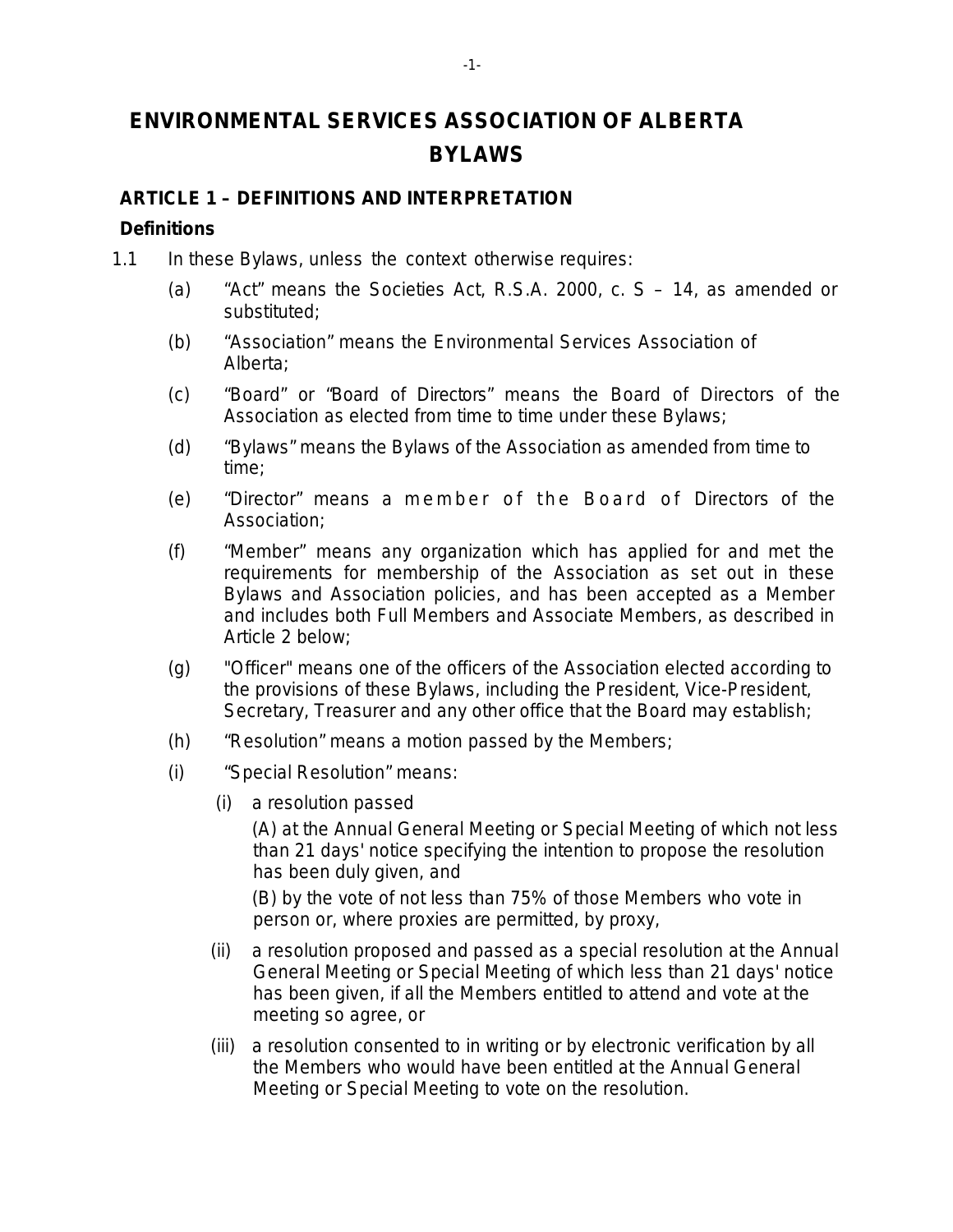#### **Interpretation**

- 1.2 Except as otherwise stated, references to article and section numbers refer to articles and sections of these Bylaws.
- 1.3 The headings as well as the article and section numbers in these Bylaws are inserted for reference only and in no way define, limit or describe the scope or intent of the Bylaws or any one or more of them.
- 1.4 Words importing the singular include the plural and vice versa; words importing gender include the masculine, feminine and neuter genders; and words importing persons include individuals, bodies corporate, partnerships, trusts and government bodies and agencies.

# **ARTICLE 2 – MEMBERS OF THE ASSOCIATION**

## **Membership**

- 2.1 The Members are the applicants for incorporation, and those corporations, unincorporated organizations, societies or government bodies or agencies who subsequently became or become Members in accordance with these Bylaws.
- 2.2 A corporation, unincorporated organization, society or government body or agency may apply to the Board for membership in the Association and, upon acceptance by the Board and payment of the required fees and assessments, become a Member.

## **Categories of Membership**

- 2.3 The Board shall classify each of the Members and those applying for membership in accordance with the following:
	- (a) Full Members: Any corporation, or unincorporated organization or society which provides an environmental product or service is eligible to be a Full Member. Full Members shall be entitled to receive notice of and to attend all meetings of the Members and shall be entitled to one vote each at such meetings.
	- (b) Associate Members: Any governmental body or organization, whether or not supplying an environmental product or service, may make an application to become an Associate Member. Associate Members shall be entitled to receive notice of and to attend all meetings of the Members, but shall not be entitled to vote at such meetings.
- 2.4 The Board shall have full and final authority to determine whether any applicant is eligible for membership in the Association as a Full Member or as an Associate Member.

#### **Membership Fees and Dues**

2.5 Members shall, upon acceptance by the Board as a Member, pay such admission fees as the Board may, from time to time, prescribe and shall, during membership in the Association, pay such annual fees and dues as the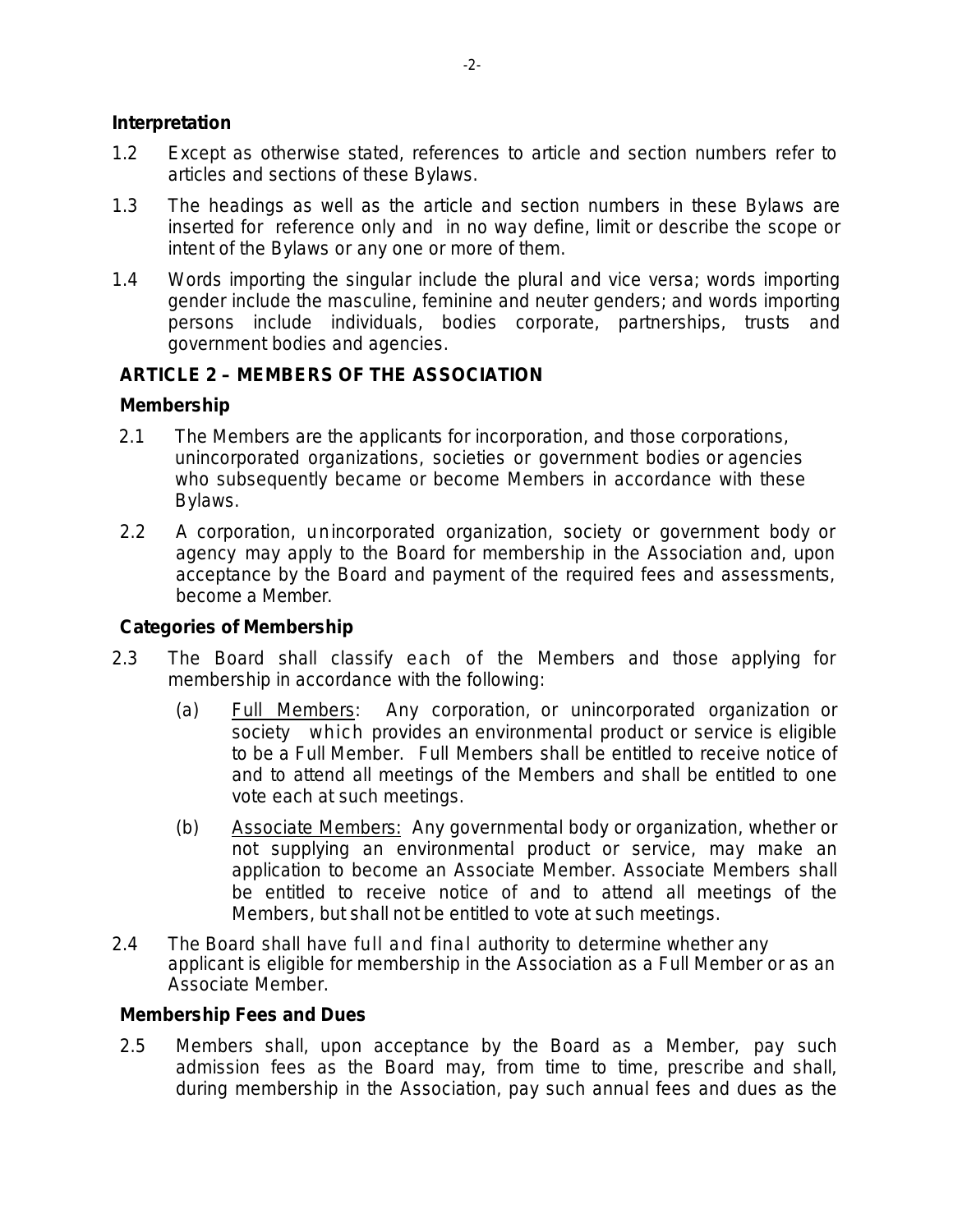Board may, from time to time prescribe for the Member's category of membership.

#### **Withdrawal of Members**

- 2.6 Membership in the Association is terminated:
	- (a) if the Member sends written notice of resignation to the Secretary; or
	- (b) on dissolution of the Member; or
	- (c) at the discretion of the Board, if a Member fails to pay any fees or dues or any other sum owing to the Association within 60 days after it is due; or
	- (d) at the direction of the Board, if the member fails to adhere to these Bylaws or the established rules and policies of the Association.

#### **Conditions of Membership**

2.7 Every Member shall comply with and be bound by:

- (a) these Bylaws and;
- (b) the rules and policies of the Association, as the same may be established and amended by the Board, and published to the Members, from time to time.

#### **Membership Not Transferable**

2.8 The interest of a Member in the Association is not transferable and shall cease to exist upon dissolution or when the Member otherwise ceases to be a Member in accordance with these Bylaws.

#### **Representatives**

- 2.9 A Member shall appoint an individual to act as its representative at any meetings of the Association in which the Member is entitled to participate. Such Member may appoint an alternative representative to attend any meeting the representative does not attend.
- 2.10 The representative or alternative representative is entitled to speak and vote and in all other respects exercise the rights of a Member, and that representative is to be recognized as a Member for all purposes at meetings of the Association.
- 2.11 Each Member shall notify the Secretary in writing of the name, address, and telephone number of the representative. Each Member appointing an alternative representative shall notify the Secretary of the Association in writing of the name, address, and telephone number of the alternative representative.
- 2.12 Each Member choosing to end the term of its representative or choosing to appoint a different representative shall notify the Secretary in writing at least ten days prior to the effective date of the changes.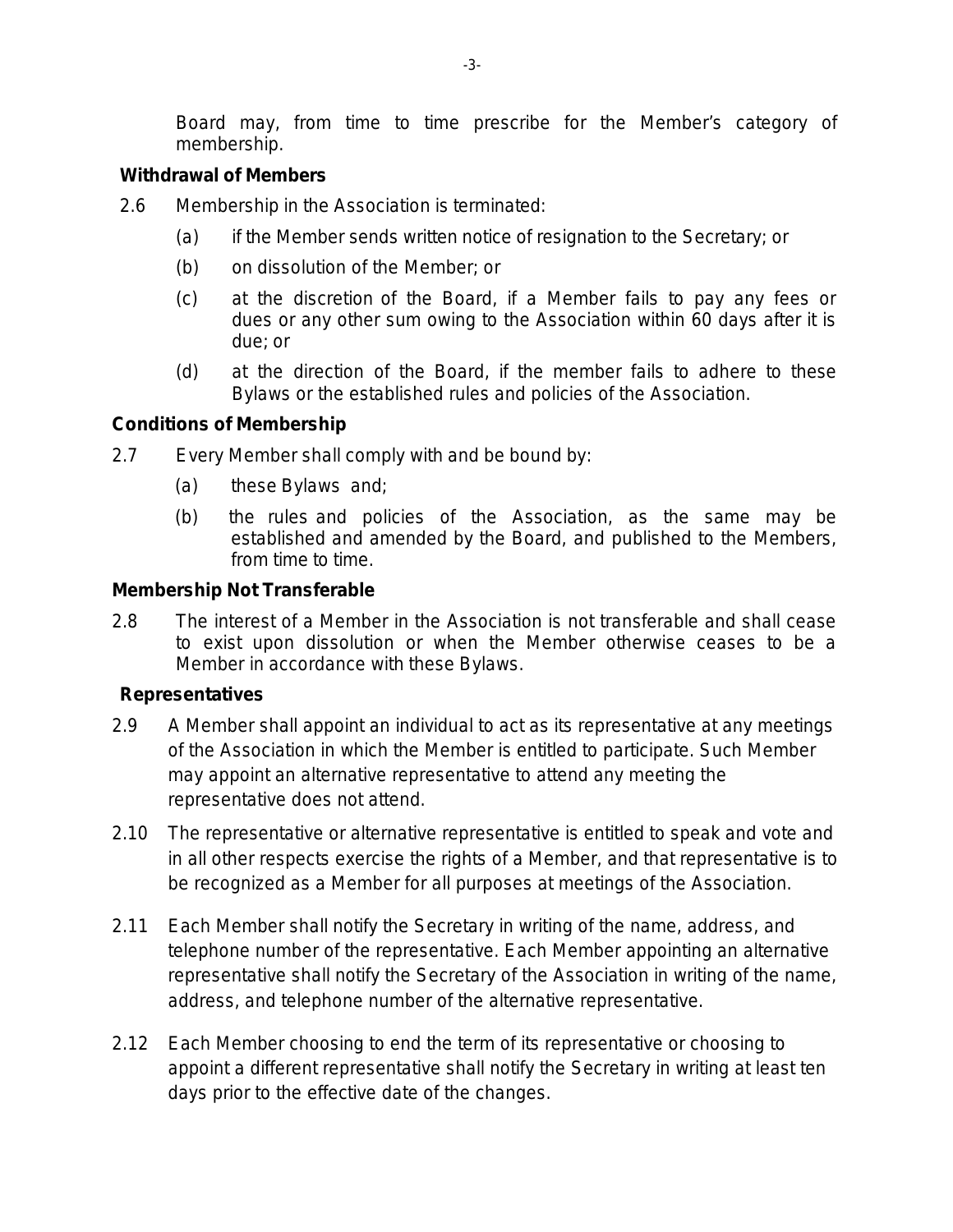# **ARTICLE 3 - MEETINGS OF THE MEMBERS**

# **Annual General Meeting**

- 3.1 The Annual General Meeting of the Association shall be held within four months following the fiscal year end of the Association at such a time, date and place as the Board specifies.
- 3.2 The business to be conducted at the Annual General Meeting shall include:
	- (a) the election of Directors;
	- (b) presentation of financial statements;
	- (c) the confirmation of the appointment of the Association's auditors for the ensuing fiscal year; and
	- (d) such further and other business as may properly come before the meeting.
- 3.3 Written notice of the date, time and place for the Annual General Meeting shall be sent to the Members by mail or by electronic or other means of communication approved by the Board at least twenty-one (21) days in advance of the Annual General Meeting in each year.

# **Special Meetings**

- 3.4 Every meeting of the Members that is not an Annual General Meeting is a Special Meeting of the Members.
- 3.5 A Special Meeting of the Members may be called:
	- (a) by the Board, at any time, by giving to each Member at least twenty-one (21) days' notice in writing or by electronic means of communication, specifying the date, time, and place of the meeting and the general nature of the business to be conducted;
	- (b) by the Members through at least 10 of the Full Members notifying the President, or in his or her absence, the Vice-President, in writing of their desire to have a meeting and the purpose of it.
- 3.6 On receipt of a notice from sufficient Members as outlined in Article 3.5(b), the President or Vice-President shall arrange for a Members' meeting and give notice of it in accordance with Article 3.5(a).
- 3.7 Any notice of a Special Meeting shall include:
	- (a) the date, time and place for the Special Meeting; and
	- (b) a concise statement of the matter or matters of business proposed to be dealt with at the Special Meeting.
- 3.8 Except upon the passage of a Special Resolution to the contrary, no business other than that stated in the notice calling a Special Meeting shall be dealt with at that Special Meeting.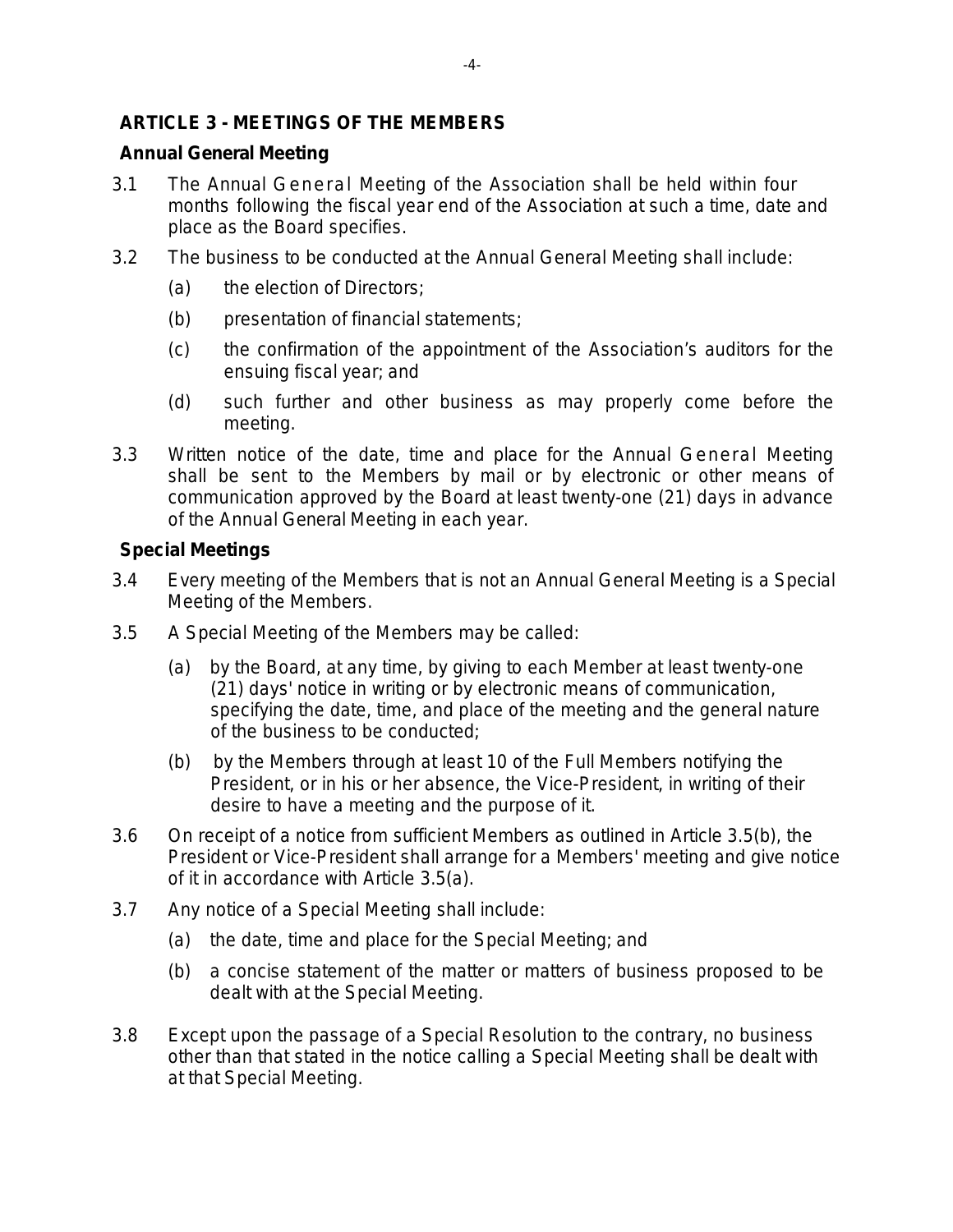# **Omission of Notice**

3.9 The accidental omission to give notice of any meeting or the non-receipt of any notice by any Member does not invalidate any proceedings taken at any meeting of Members.

# **Contents of Notice**

3.10 Notice of any meeting of Members shall include

- (a) a statement of the right of Full Members to appoint a proxy, who need not be a Member, to exercise the same voting rights that the Full Member appointing such proxy would be entitled to exercise if present at the meeting; and
- (b) sufficient information concerning the business to be conducted so as to permit the Member to form a reasoned judgment on the decision to be taken.

# **Proxies**

3.11 At any meeting of Members, a proxy appointed by a Full Member shall be entitled to exercise, subject to any restrictions expressed in the instrument appointing the proxy, the same rights that the Full Member would be entitled to exercise if present at the meeting. A proxy need not be a Member of the Association.

# **Proceedings and Voting**

- 3.12 The President, or in his or her absence, the Vice-President, shall preside at all meetings of the Members.
- 3.13 Every motion put forward in any meeting of Members shall be decided by a majority of votes unless otherwise specifically provided for under the Act or by these Bylaws.
- 3.14 Each Full Member is entitled to one vote on each motion or matter to be voted upon at a meeting if present by representative or by proxy.
- 3.15 If a vote on a motion is tied, the motion is lost.
- 3.16 The Board may make additional policies concerning proceedings at meetings of Members.

# **Quorum**

3.17 Not less than Fifteen percent (15%) of the Full Members present in person, through their appointed representative or represented by proxy constitutes a quorum for any meeting of the Members.

# **ARTICLE 4 – DIRECTORS**

# **Board of Directors**

4.1 The Board of Directors shall be established with a total of nine (9) Directors.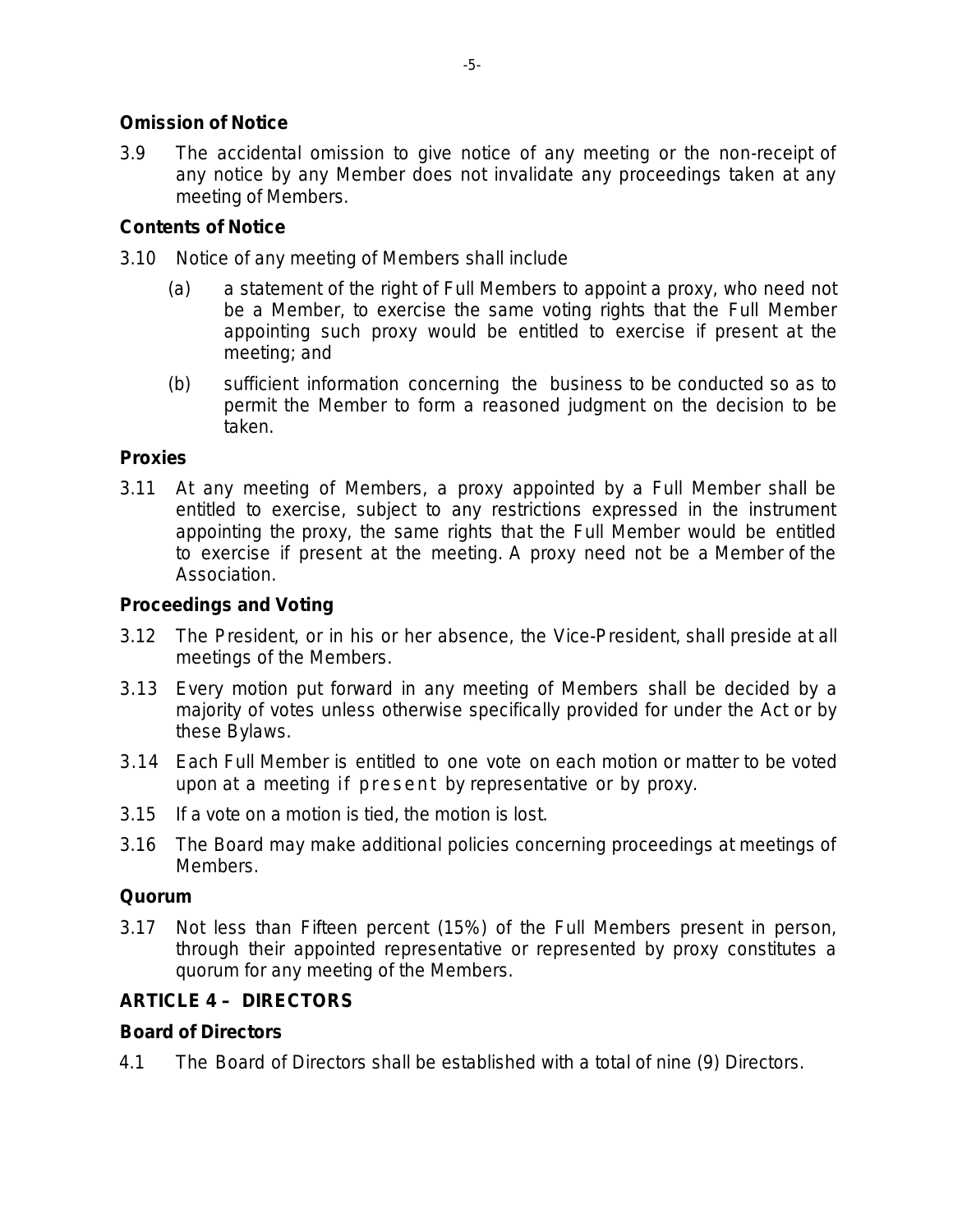## **Qualifications**

- 4.2 Only those individuals who are Full Member's representatives shall be eligible to serve as Directors.
- 4.3 However, an individual serving as a Director shall be able to complete his or her term if the Full Member which he or she represents appoints another individual as its representative.

# **Election and Term**

- 4.4 A Director shall be elected for a term of three years and shall retire in rotation.
- 4.5 A Director shall not be eligible to serve beyond two consecutive three year terms.
- 4.6 Thirty (30) days prior to the Annual General Meeting in each year, the Board shall circulate to all Full Members a slate of candidates from which the Board proposes to fill the Board vacancies at the next Annual General Meeting.
- 4.7 After the circulation of the slate of candidates by the Board, nominations for candidates other than those selected by the Board shall be submitted to the Board, in writing, no later than twenty (20) days prior to the Annual General Meeting. Nominations for candidates other than those selected by the Board shall have the written support of at least six Full Members.
- 4.8 Elections for the Board vacancies amongst all of the nominees shall be held at the Annual General Meeting. The nominees receiving the most votes shall be declared elected to the Board.
- 4.9 In the event where no nominations other than those set forth on the slate prepared by the Board are received , the persons named on the slate prepared by the Board shall be deemed to be elected to the Board by acclamation, and no formal election shall be held.

# **Resignation and Removal of a Director**

- 4.10 A Director may resign his or her office by delivering a written resignation to the President or to the Vice-President.
- 4.11 A Director shall be deemed to have resigned his or her position if he or she fails to attend two consecutive Board meetings, without a sufficient excuse as determined by the Board.
- 4.12 The Board may, for cause deemed appropriate by the Board, remove a Director from office.

## **Vacancies**

4.13 Any vacancy occurring in the office of a Director during that Director's term may be filled by appointment by the Board, and any such appointee shall complete that vacating Director's term of office.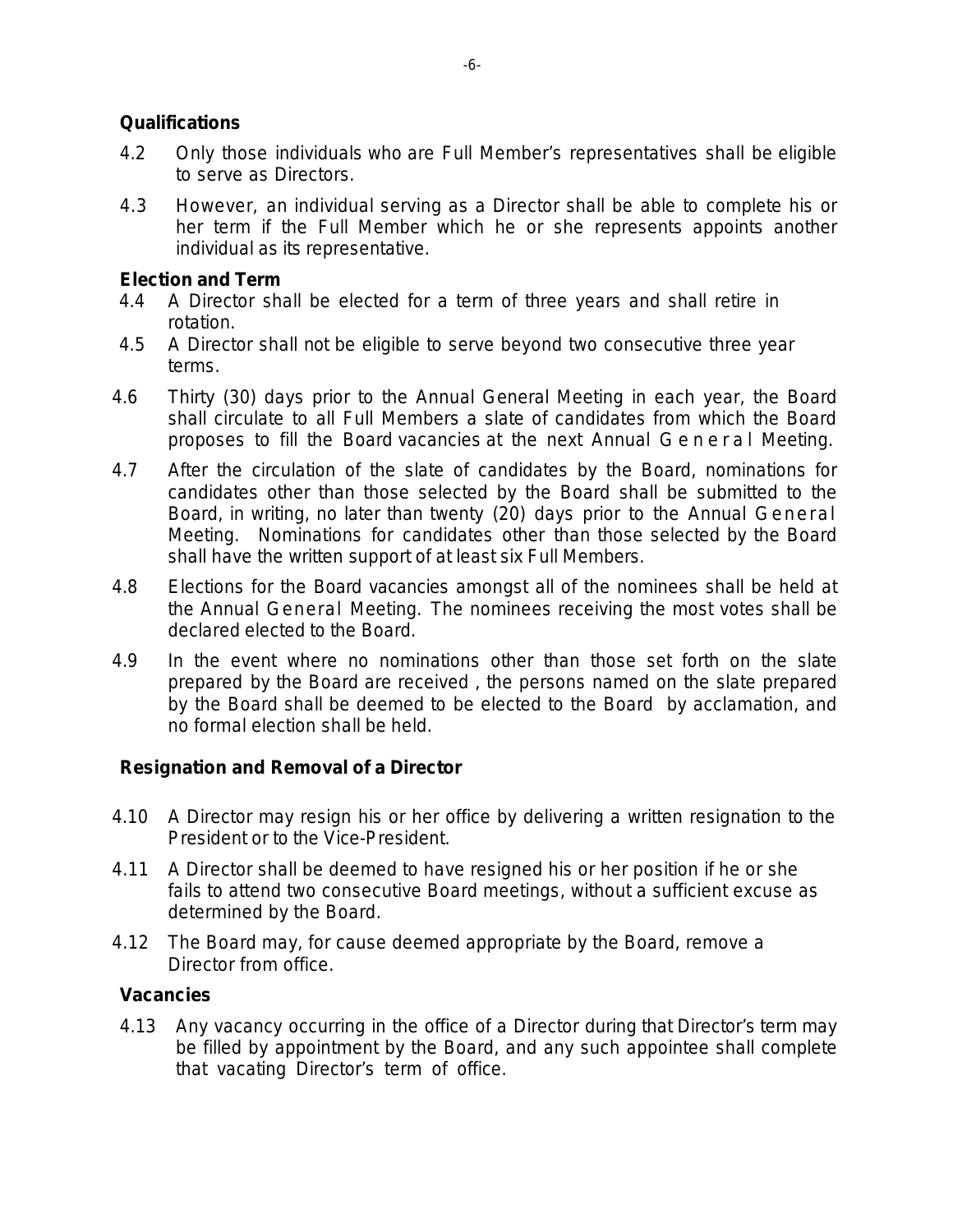## **Remuneration**

4.14 Directors shall be reimbursed for reasonable travel, subsistence and out of pocket expenses necessarily incurred by them in the carrying out of their duties as Directors and, in addition, shall receive such remuneration as authorized by the Board.

#### **Meetings of the Directors**

- 4.15 Meetings of the Directors may be held anywhere authorized by the Board.
- 4.16 Meetings of the Board may be conducted in person or, if agreed to by the Board, by means of electronic or other communication facilities that permit all persons participating in the meeting to hear each other and a person participating in such a meeting is deemed to be present at the meeting.
- 4.17 At the first meeting of the Board following the Annual General Meeting of the Members, the Directors shall:
	- (a) elect Officers for the ensuing year; and
	- (b) conduct such further and other business as the Directors see fit.
- 4.18 Meetings of the Board shall be called by the President on, at least, five (5) days notice by electronic means or by telephone, unless at least 75% of the Board agree to waive notice of the meeting.
- 4.19 The Board shall meet as often as the affairs of the Association require provided that the Board shall meet not less frequently than four (4) times per calendar year.
- 4.20 Notwithstanding anything to the contrary in these Bylaws, a resolution in writing signed by all the Directors shall be valid and effectual as if it had been passed at a meeting duly called and constituted.
- 4.21 Voting by proxy shall only be utilized in accordance with the policies of the Association and with the prior approval of the Board.

#### **Board Meeting Requested**

- 4.22 A meeting of the Board may be called at the written request of any five (5) Directors sent to the President stating the business to be discussed at the meeting.
- 4.23 On receipt of the request, the President shall call a meeting of the Board.

## **Quorum and Voting**

- 4.24 A majority of the Directors holding office at the time is a quorum at a meeting of the Board.
- 4.25 Each Director has one (1) vote on matters considered by the Board.
- 4.26 Every motion put forward to the Board shall be decided by a majority of votes unless otherwise specifically provided for under the Act or by these Bylaws.
- 4.27 If there is a tied vote, the motion is lost.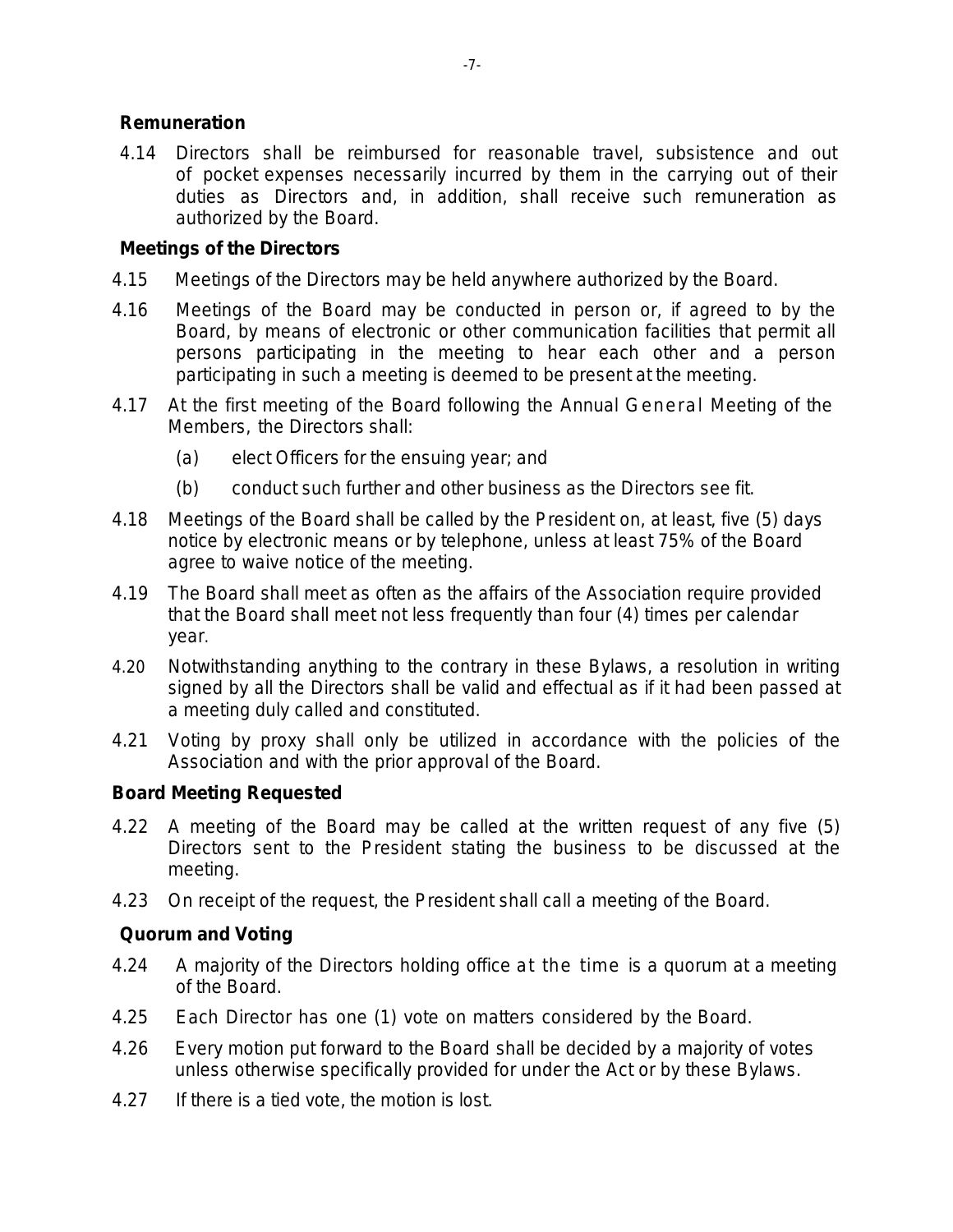#### **Conflicts of Interest**

4.28 Each Director present at a meeting shall vote on all motions, subject to the requirements of law, the Bylaws and policies of the Association, including, but not limited to, the conflict of interest provisions.

#### **Indemnification**

- 4.29 No Director or officer shall be liable for the acts, receipts, neglects or defaults of any other Director or officer or member of a committee, employee of the Association or the Association or for joining in any receipt or other act of conformity, or for any loss, damage or expense happening to the Association through the insufficiency or deficiency of title to any property acquired by order of the Board for or on behalf of the Association, or for the insufficiency or deficiency of any security in or upon which any of the monies of the Association shall be invested, or for any loss or damage arising from the bankruptcy, insolvency or tortious act of any person with whom any of the monies, securities or effects of the Association shall be deposited, or for any loss occasioned by any error of judgment or oversight on their part, or for any other loss, damage or misfortune whatsoever which shall happen in the execution of the duties of their office or in relation thereto unless the same shall happen through their own wilful neglect or default, dishonesty or bad faith.
- 4.30 The Directors and former Directors, officers and former officers, and each of them, and each of their respective heirs, executors, administrators, successors and assigns, shall from time to time and at all times be indemnified and saved harmless by, and out of the assets and profits of the Association from and against all costs, charges, losses, damages, liabilities, claims and expenses which they, or any of them, or any of their heirs, executors, administrators, successors and assigns, shall or may incur or sustain by reason of the performance of their duties or purported duty in their respective office, except such (if any) as they shall incur or sustain by or through their own willful neglect or default, dishonesty or bad faith, respectively. This indemnification is in addition to, but not exclusive of, any other rights of indemnification to which the Directors and former Directors, officers and former officers may be entitled to at law or in equity.

## **ARTICLE 5 – OFFICERS**

## **Election of Officers**

- 5.1 The Directors shall elect from among themselves a President, a Vice-President, a Secretary and a Treasurer of the Association. The Officers so elected shall hold office until the next ensuing Annual General Meeting, at which time they shall be deemed to resign.
- 5.2 The Board may establish other offices, or change the titles of offices, and prescribe the powers, duties and functions of each office.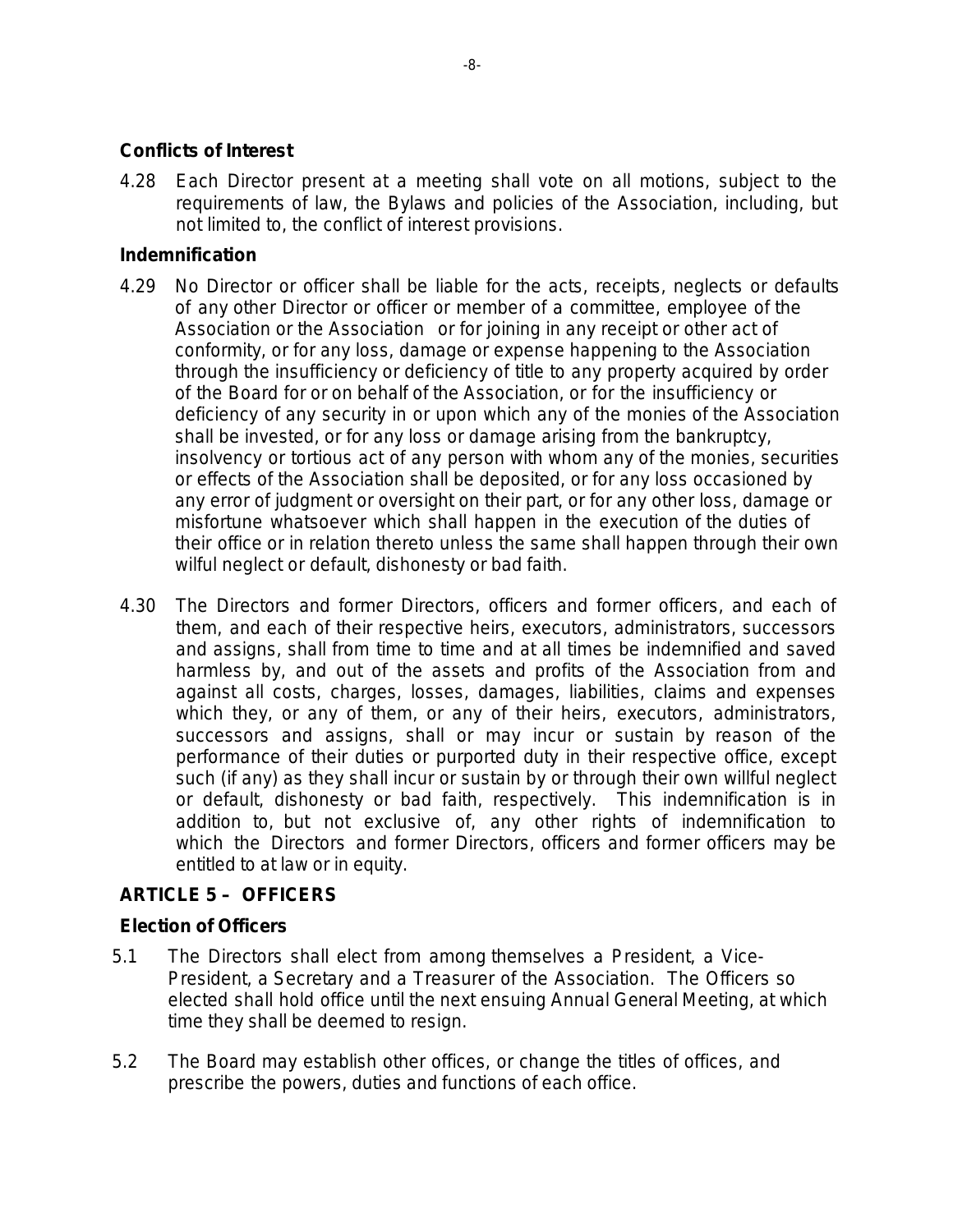#### **President**

5.3 The President shall be the Chairperson of the Board and:

- (a) shall preside at all meetings of the Board and the Membership;
- (b) is a member of all committees of the Board and all committees of the Association and on behalf of the Association;
- (c) shall present a report of the activities of the Board to Members of the Association at the Annual General Meeting;
- (d) may, with approval of the Board, delegate powers and duties as necessary; and
- (e) is responsible for such other matters as the Board may determine.

#### **Vice-President**

5.4 The Vice-President shall, in the absence or inability of the President, shall perform the duties and exercise the powers of the President and shall perform such other duties as may be designated by the Board.

#### **Secretary**

- 5.5 The Secretary is responsible for:
	- (a) ensuring proceedings of all meetings of the Association and the Board are recorded, and for the preparation and custody of the minutes of those meetings;
	- (b) ensuring that a record of all of the Members of the Association and their addresses is maintained;
	- (c) the custody of the seal of the Association and the books and records of the Association, except financial records;
	- (d) ensuring that notice is given for all meetings of the Association and the Board in accordance with the Bylaws; and
	- (e) all such other matters as the Board may determine.
- 5.6 The Secretary may, with the approval of the Board, delegate the responsibilities of the office as required.

#### **Treasurer**

- 5.7 The Treasurer is responsible for:
	- (a) the receipt of all money paid to the Association;
	- (b) opening and operating accounts, and for the deposit of funds in any bank, treasury branch, trust company or any credit union of which the Board approves;
	- (c) accounting for the real and personal property of the Association and the preparation and custody of such financial records as are necessary;
	- (d) presenting a financial statement to the Board as required;
	- (e) presenting a financial statement at the Annual General Meeting;
	- (f) ensuring the preparation of the budget for presentation at the Annual General Meeting for approval; and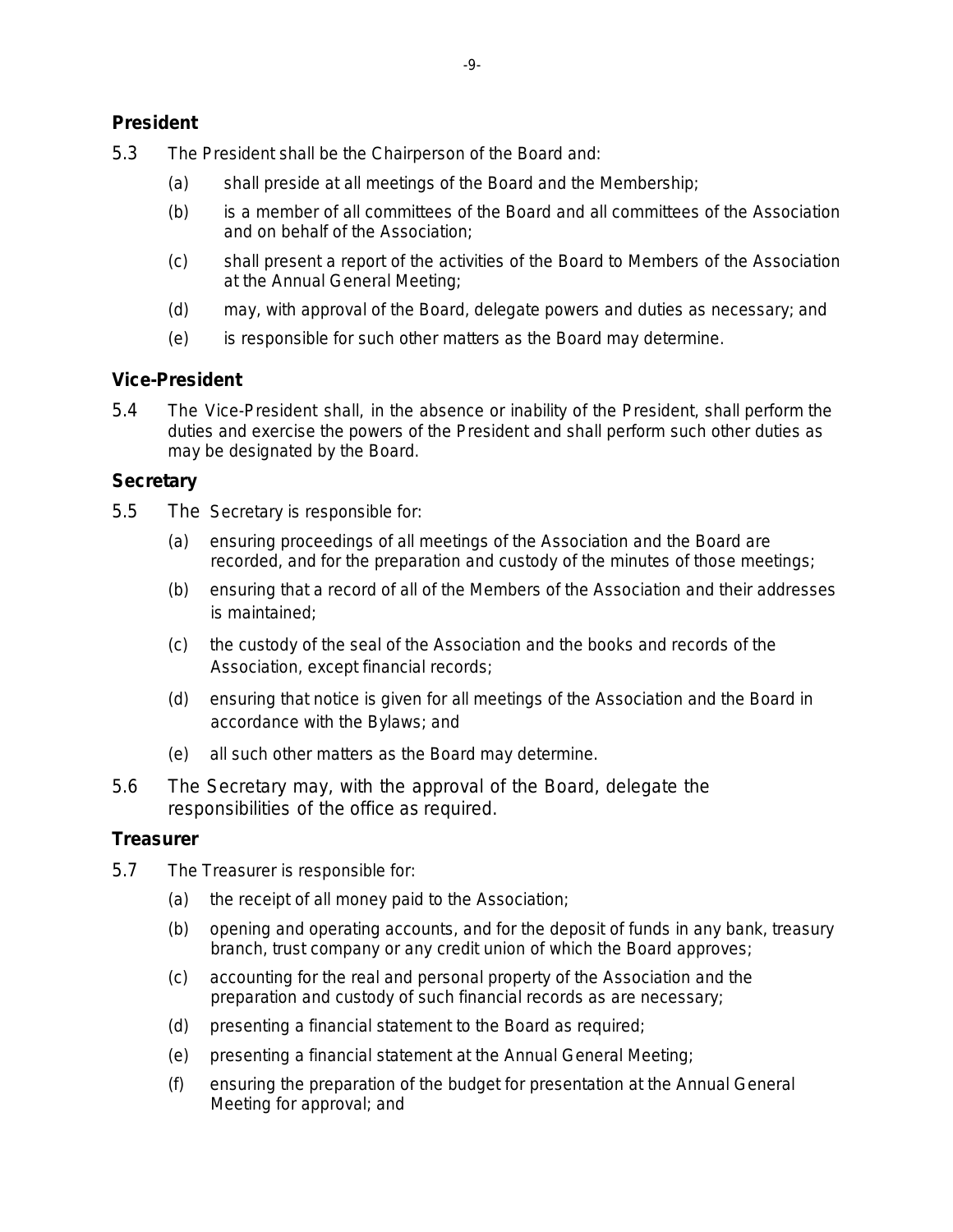- (g) such other matters as the Board may determine.
- 5.8 The Treasurer may, with the approval of the Board, delegate the responsibilities of the office as required.

# **ARTICLE 6 – COMMITTEES AND TASKS GROUPS**

6.1 The Board may from time to time constitute such Committees or Task groups as it deems necessary to carry on the affairs of the Association and shall prescribe the duties and membership of any such Committees or Task Groups.

# **ARTICLE 7 – FINANCIAL MATTERS**

#### **Execution of Documents**

7.1 An agreement, contract, or other commitment entered into by the Association shall be entered into in accordance with policies established by the Board.

#### **Cheques and Drafts**

7.2 All cheques, drafts or orders for the payment of money and all notes, acceptances and bills of exchange shall be executed in accordance with policies established by the Board.

#### **Fees, Charges and Assessments**

- 7.3 The Board may establish or levy fees, charges and assessments for any services, functions, activities or information provided by the Association in accordance with the Association's budget or financial requirements.
- 7.4 All funds received by the Association from fees, charges or assessments shall:
	- (a) be deposited into an account maintained in the name of the Association, to be used or invested as required; and
	- (b) be properly recorded and accounted for, and for which receipts are to be provided on request.
- 7.5 The Board may raise or acquire revenue by any other means it considers appropriate.

#### **Exercise of Borrowing Powers**

- 7.6 The Association has the powers to borrow, raise or secure the payment of monies in any manner the Board determines.
- 7.7 In accordance with the Act, no debentures may be issued without the sanction of a Special Resolution of the Members.

#### **No Profit for Members**

- 7.8 The operation of the Association shall be carried on without the purpose of gain for its Members, and any accretions to the Association shall be used to promote the objects of the Association.
- 7.9 The Association is a not for profit organization.